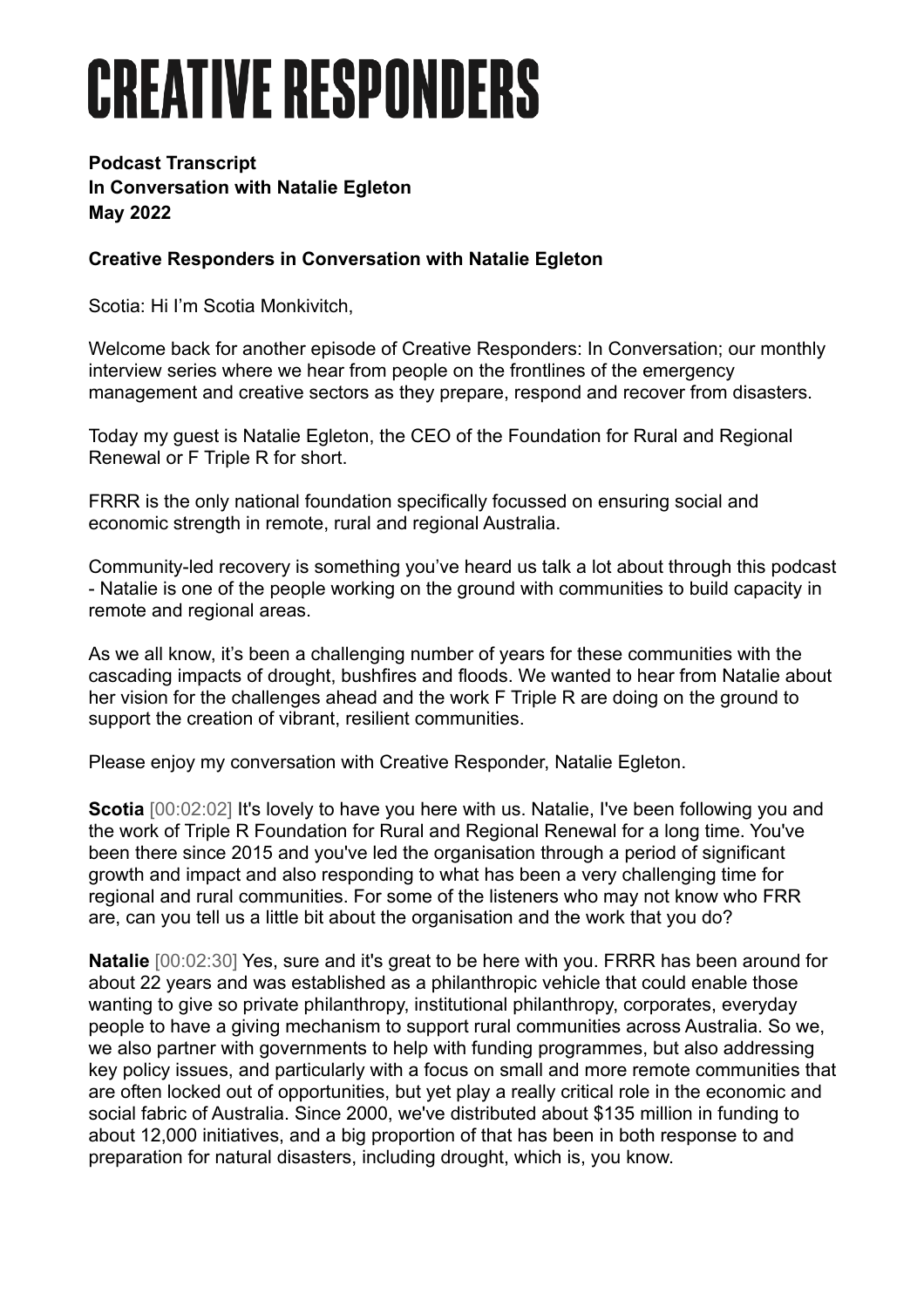**Scotia** [00:03:29] A very big one and one that often doesn't get much of a say in it, doesn't it? Isn't it? So, Natalie, as you know, we at Creative Recovery Network advocate for the potential of arts led collaborations to inspire fresh approaches to challenges faced by communities. And I've been very fortunate to collaborate with you and if you are in recent years and certainly know that you're one of the key bodies that fund a lot of the creative recovery work that we've been following. So I'd like to say, Natalie, as one of the great champions of this work, because of you have seen firsthand how the arts can support and strength communities. So I'm wondering if you could speak to how you see the arts and creativity being utilised as an effective tool for support or change-making or communication or other things that are so very necessary in terms of building resilient communities. Either with a specific examples or just generally some of the impacts you've noticed over your time working with rural and regional communities?

**Natalie** [00:04:26] I mean, it's it's been really clear to me in the time that I've worked in this field just how powerful a role the arts can play. And my first engagement was probably around the Black Saturday recovery and supporting some arts led initiatives in that context. And what I really noticed was that in a recovery environment, it's really easy for some people to be missed or invisible or to not engage in mainstream recovery activities and potentially not get the support that they could benefit from, to help them in their recovery and the arts just has a really powerful way of fostering inclusion and participation and creating environments that are safe and that words are not the only tool that are used to express experience.

**Scotia** [00:05:19] Often we find it really hard to find the appropraite words don't we, these unimaginable situations that we find ourselves in.

**Natalie** [00:05:26] Yes, but we can we can express them in other ways. And it can help you to really process trauma and to to give shape and to find commonality and to share stories. So, you know, as a pure therapeutic tool. It's really powerful. But also, you know, some of the great initiatives that I've seen have been around placemaking and on post disaster, where it's about everything that comes with a destruction of place around you in terms of the physical destruction, if it's been a flood or a fire, for example, or even prolonged drought where the landscape is so scarred for so long, the ability to reimagine as a community and recreate that sense of place through physical markers as well. You know, we think about sculptures and art trails and things that immerse people back in their place with such depth and really foster different conversations about the future of the community and allow for that holding of history, but also, you know, looking forward. So, you know, they're all the really quite critical things, but they can be so intangible and there's really no other format that can foster that. You know, you can do all the planning process you like, but you never get there to those places.

**Scotia** [00:06:38] Well, it's about how we mark or understand our identity isn't it, which is why we live in the places that we do.

**Natalie** [00:06:46] Arts can be viewed as a, you know, a thing that's for some people - it can be seen as, you know, a particular art form or a, you know, a particular type of method, for example. But in a in a recovery context or in a disaster preparedness and community resilience context, it can actually be a bridge between parts of the community who might not have ordinarily spent time together or spoken to each other necessarily. You know, I think about things like mens sheds getting involved with, you know, the local kinder and maybe an environment group. And you get those different groups working together and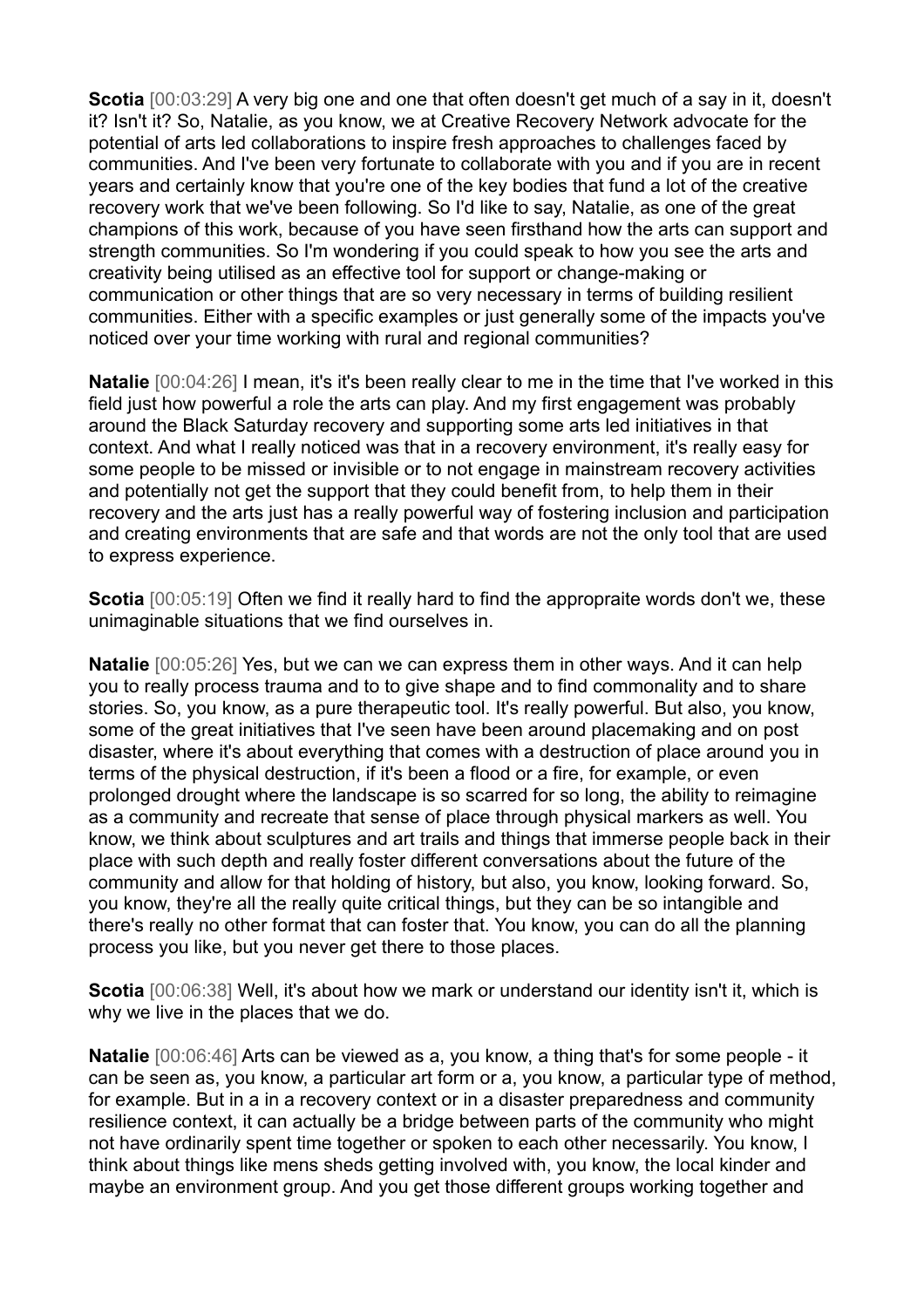creating new, new spaces together, using arts as a platform. And that might be, you know, a whole range of different methods.

**Scotia** [00:07:30] In enables a kind of leveller, doesn't it? We can create safe places for what can be often very complex and difficult conversations to be had in terms of how we view our future or what our potential steps are in terms of our community's sustainability.

**Natalie**  $[00:07:48]$  Yeah, that's right. There is a piece about economic well-being in communities, particularly in a recovery context, and we really notice that there are few things that get communities going again. You know, one of them is running things like events that help people to come back to towns and spent a bit of money there. But arts is a platform that is, you know, often a really big contributor and particularly as recovery goes on, because you can keep on evolving the story and the offering for people to get involved with. And, you know, you can get all parts of the community involved as well. But the you know, the economic driver is really interesting, I think. And, you know, I think for rural towns generally, you know, that that's true. But in a disaster context, it's it's even more true because it's something tangible that the rest of the world can connect with and be involved with, as well as the local community.

**Scotia** [00:08:44] And offer a different kind of framework of support and encouragement. Well, this year it's already brought a lot of challenges to rural and regional communities facing impacts of serious flooding events. We're sitting in my communities in Queensland and New South Wales and of course this is coming off the back of COVID lockdowns and restrictions and before that the Black Summer bushfires. So, you know, we're living in a real experience of climate impact. What do you think are the major barriers in this current moment or these current senses within our communities for for responding to disasters? Like what could we be working on to improve their capacity to prepare and respond effectively and and have what can be safe and stronger futures?

**Natalie** [00:09:33] I think one of the observations that is becoming really acute for us is the level of fatigue in communities and that that successive, you know, that experience of successive and cumulative crises, you know, is a real and really it depletes. There's no break between. I think that's what we've experienced in the last couple of years. There's been very little break between to rejuvenates, replenish, reset. And so the challenges for doing this work for me are around how we how we look after people. Fundamentally.

**Scotia** [00:10:07] We have such a need for nurture right now, don't we? Like how we look at better ways to to nurture to so that we can recharge our batteries and hold together.

**Natalie** [00:10:18] Yeah. And keep doing the work that needs to be done. You know, there's only so many people. There's only so much anyone can do. And what we're experiencing is that the work to be done is so much more than we've ever had before. And the time between is so limited that there isn't that time to, you know, we're planning in layered ways as communities about what we're going to do and how we're going to prepare. And we're almost we're preparing in the midst of recovery, which I think is a newer context. It's not a surprising one. We've known that this is the experience that we would be having. But I think the thing I, I guess care about and and concerned about is the, as you've said, the need to nurture people, but also the need to resource people. We're asking a lot of people that are often not being paid for their work. You know, a lot of this practise happens with a few paid resources and mostly volunteer effort or mostly a lot of goodwill and a lot of collaboration and partnerships, which is incredibly powerful and important, but at the same time it can compromise wellbeing.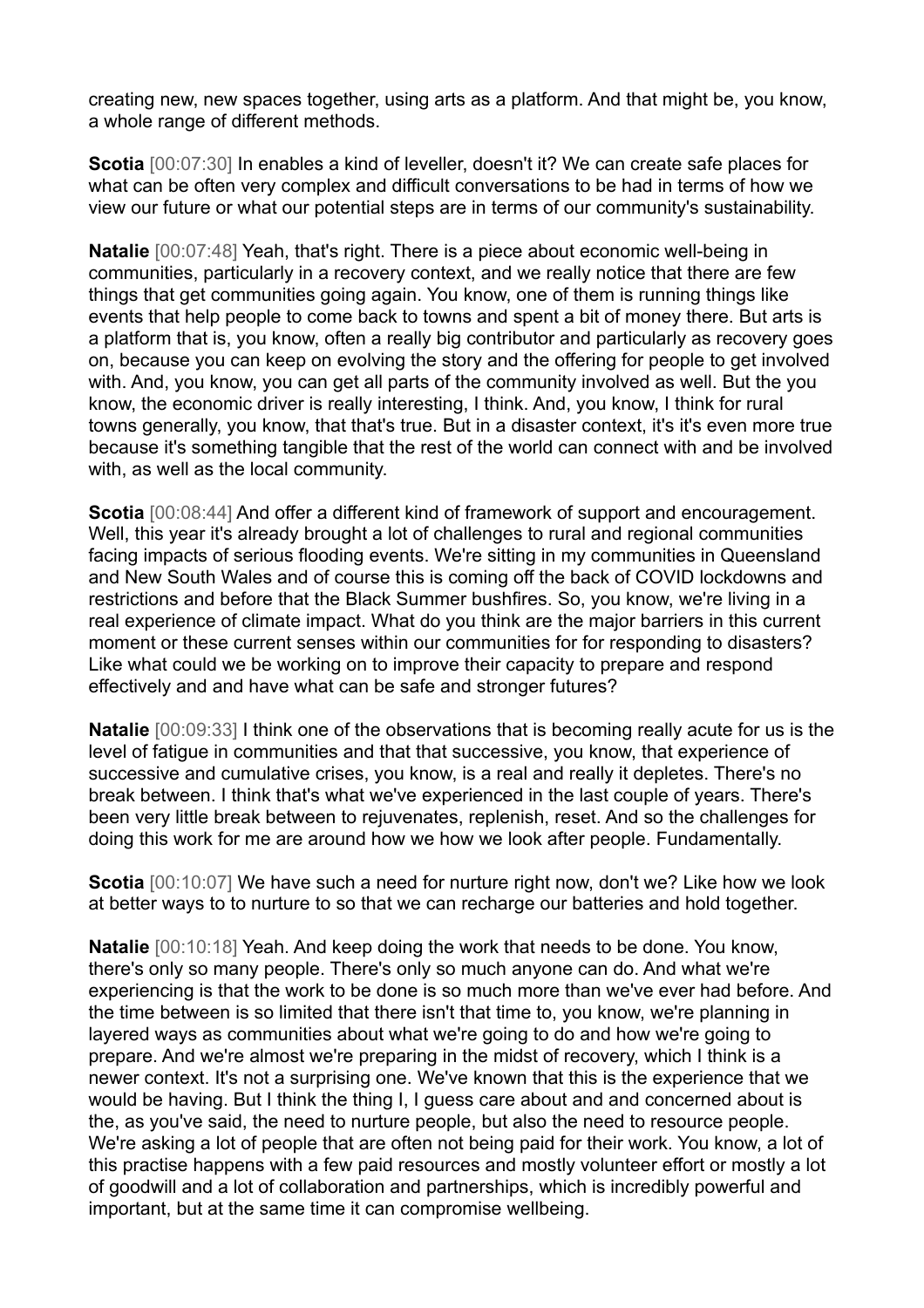**Scotia** [00:11:27] Yeah, and particularly challenging in this day and age when the volunteer rate is decreasing, I'm just

## **Natalie** [00:11:31] That's right

**Scotia** [00:11:32] Talking to a range of community members here in Orbost, where I'm at today, and this concern about the depletion of the volunteer source and no sense of how to find new energy. And and you know, I have to say, an increasing expectation, responsibility being put back on our volunteer groups like I mean, a key focus of your work is exploring how and to what extent we take on this notion of community led approaches, which I think has kind of a pendulum of how people understand that. But in order to have community led approaches to enable communities to be better prepared or to be better connected, I'm thinking of the Get Ready project that the FRRR undertook and what the pilot programmes across the communities developed. And I'm wondering if you can talk about what you learnt from this about leadership within communities and how we might support that growth of community leaders and enable more effectual or more kind of sustainable community led programmes, particularly with this view of tiredness and depleting volunteerism and the stresses that life is bringing to people now.

**Natalie** [00:12:39] Yes. So the Get Ready initiative was a partnership with the New South Wales Government and a number of private philanthropic partners that sought to pilot what we call the disaster resilient Future Ready Programme model. And we worked in three New South Wales communities and we're currently starting that in three Victorian communities. It started, you know, quite a few years ago with a, I guess a curiosity about how we might amplify the role of community agency and how we might formalise the role of community knowledge in formalised systems of disaster preparedness. And so it was really kind of that the model is about how we can help to facilitate wider cross-sector dialogue within communities and processes that actually bring community knowledge, wisdom, lived experience and practical insight into those formalised plans so that when a disaster does occur, the responses are fit for purpose, for that location. And, you know, that's down to very practical things like, you know, how do we communicate in our town? How do we get information from that person to that person? Is it a text message chain? Is it Facebook, those sorts of things that sometimes only emerge at the time of a crisis and they're very organic. So our thinking was, you know, we know that there are a lot of really effective things that communities mobilise around, but they're often done in reaction to the context that they're in or the crisis they're in, and they're not usually treated as part of the formal response system. And so there's a risk in that not being part of the formal system and communities going their own way without the support they need necessarily.

**Scotia** [00:14:23] Well, we've seen so much evidence of that in this latest flood impacts, haven't we? You know, the the good and the challenging. And, you know, if we can't address that more particularly now, then we're sort of missing such a major opportunity aren't we to address that.

**Natalie** [00:14:40] Yeah. And I think that sometimes we get into binary discussions about these things that it's good or bad to have, you know, community members and citizens driving local relief efforts. I think we need to acknowledge that the fact is, that is what happens, community members are the first responders. and so rather than debating whether that's right or wrong, I think we need to resource and invest in that level and provide, you know, the right capacity support for those people and and have it within the system so that it's not an and/or or a blame game, but a really embedded part of how we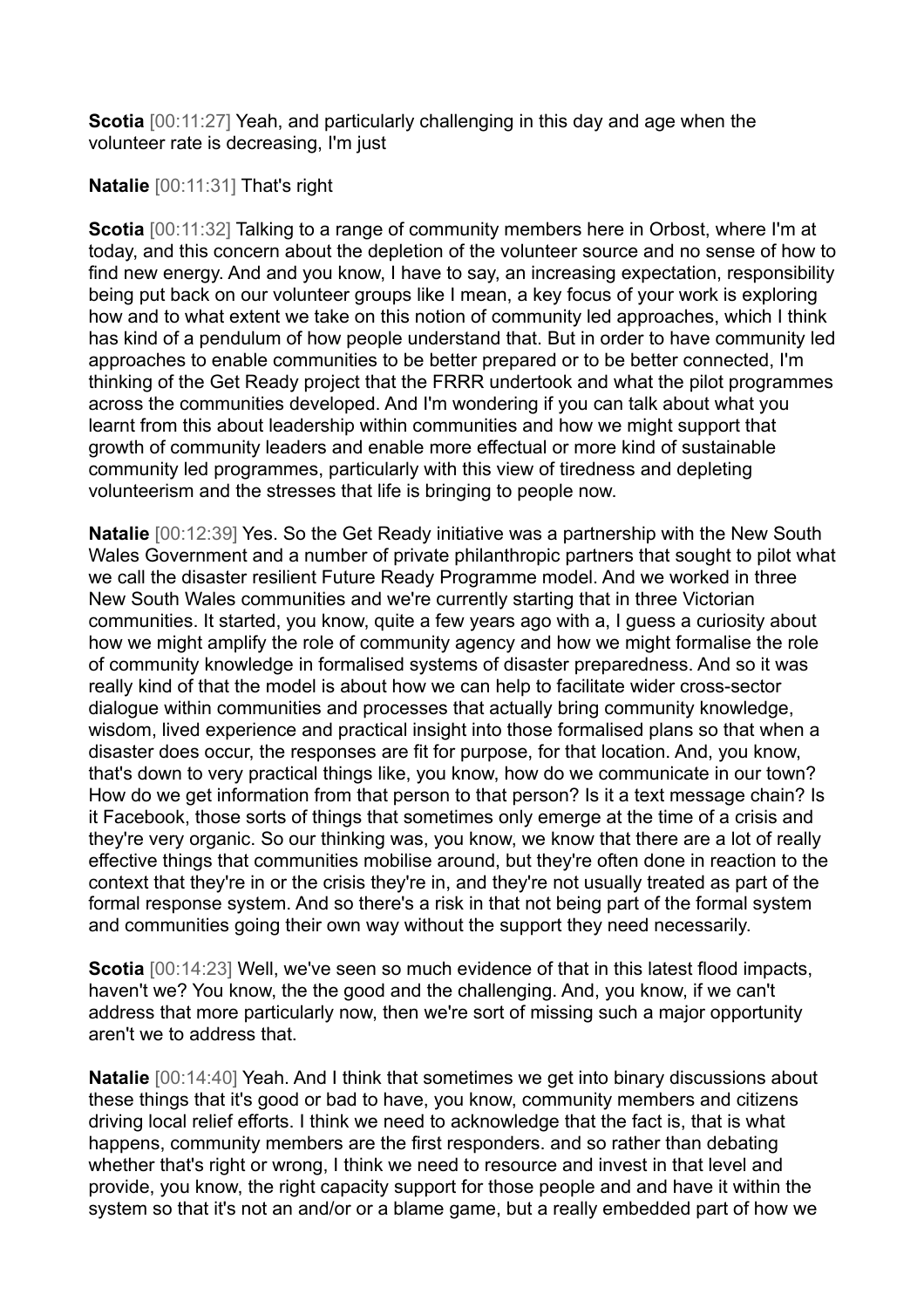deal with crisis in communities. And that goes for Covid, it goes for, you know, any any kind of crisis that's happening in a community. And so the Future Ready programme is it's really about that. And you know, I think I would talk about it's increasing the level of authority of community knowledge. And I guess the other part is about what 'communityled' means. And sometimes community led can be interpreted as being the community does everything. What we mean is that policy design or service design or any other system level design needs to be designed from the perspective of localised knowledge, experience, etc. and I think that's just common sense. But again, it's not a shifting of responsibility, it's an inclusion of responsibility.

**Scotia**  $[00:16:04]$  And a shared, you know, it's all shared responsibility in the end too it's interesting how we use language and that becomes kind of complex when we're trying to make things clearer.

**Natalie** [00:16:15] Yeah. Yeah. It can imply that community led means no one else should be leading. Yeah. And I don't think that's helpful either. No, but it is about just, I guess anchoring, anchoring the design from the place and from the people that know the context quite simply.

**Scotia** [00:16:34] Well, one of the things that we're working on with you currently, I suppose, is in the same vein, trying to look at ways that we can place within programmes and policies, so it becomes kind of part of the web of activity within disaster management is a National Taskforce for Creative Recovery, and it's it's a group that's founded on the idea that disaster resilience is collective responsibility for all sectors and that crossindustry collaboration is essential to finding effective ways and sustainable ways to face the challenges ahead of us. And particularly, we're coming from the focus of culture and the arts. So could you speak a bit about your experience of that? What was your experience of being in that conversation and why you think cross industry collaboration is important or how you think it could effectively resolve some of these? How it could resolve some of the issues that you've just been talking about in terms of shared responsibility or given given authority, I suppose, for people who do come with some sense of skill and understanding of working in this very complex environment.

**Natalie** [00:17:47] Firstly, it's a really excellent initiative and I've been really pleased to be involved and every conversation that we have in those forums enriching and insightful and that is I mean, that's the benefit of a cross industry and cross-sector forum like that is that you, you design from different perspectives and you know, getting that balance right so that you can actually build in different viewpoints about the role of arts and culture in recovery and in preparedness and thinking about the members of that group. You know, there are different perspectives, and you can see the way that those discussions can inform the practise of each of the members. And then obviously more broadly as the the work of the group lands and becomes more public, but thinking about, you know, government, you know, is setting policy and is setting programmatic initiatives or funding packages that really need perspective built into them. And I can see in those discussions how valuable the insights about the role of the arts and culture is to that and how, you know, it takes away the sort of what can be a simplified perspective of arts and culture into, you know, a deeper understanding of its role as a sort of developmental practise and therapeutic tool, etc.. So, I mean, really, it's the only way, isn't it? Any time we design anything, you just have to bring in diversity of perspective and you get better, better outcomes.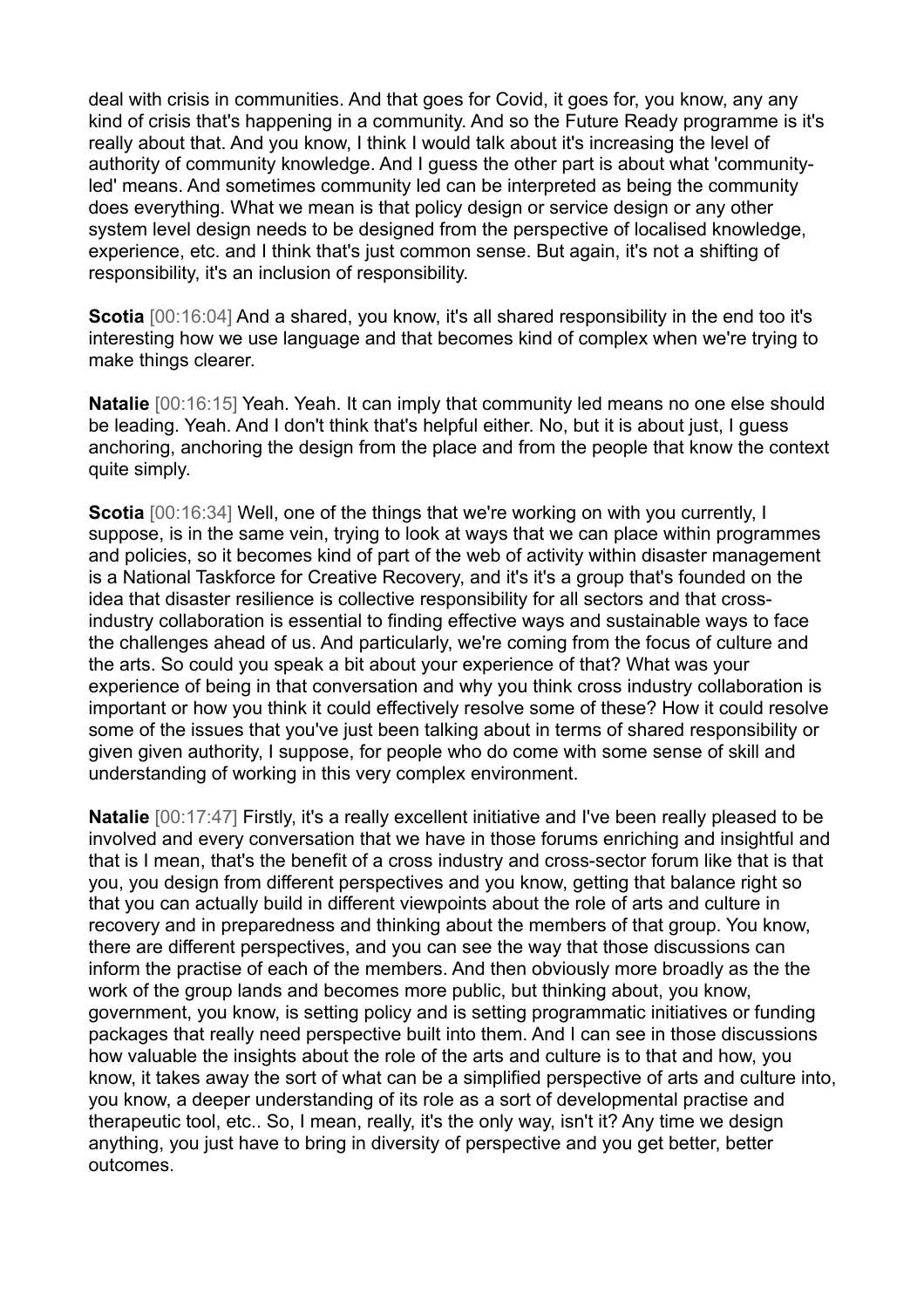**Scotia** [00:19:22] Yeah and I think one of the benefits for us is, you know, we start to be able to share a common language because, you know, we come from different, different places. But it's not to say we're saying different things. It's just trying to find the language which comes becomes a kind of collaborative bridge for us to see, see value and see purpose in what each of us is doing from from our own perspectives.

**Natalie** [00:19:45] Yes. And a translation of sorts as well to different sectors, which sometimes is what's needed.

**Scotia** [00:19:52] Well, as we've discussed, the challenges ahead are not easy. I've got quite a lot of work to do and it we're really grateful to have an organisation like yours. I think it's so vital that you've you are able to encompass so many different voices and to really recognise the deep value of those smaller intrinsic places that make up the Australia, the beautiful country that we live in. FRRR has contributed so much in the research space and as an organisation, you've worked alongside communities and researchers to build a strong evidence base around a range of topics of importance to the rural and regional communities. Your most recent study is called Heartbeat of Rural Australia. Can you tell us a bit about that study in some of the top line outcomes of that research? It's a pretty important document to come out at this point in time, particularly when we're talking about tiredness and the need for reinforcing our community leadership.

**Natalie** [00:20:54] Yes, FRRR commissioned that study late 2021, we were noticing a lot of anecdotal themes about what was happening in rural communities, particularly in relation to the cumulative effects of successive disasters, including droughts, which a lot of regions have been in prolonged drought for a number of years and some, you know, going to a decade long drought. So we we were noticing some themes that related to volunteer fatigue, the ability to just apply for grants, we were seeing some things happening in terms of what we were receiving requests for. And we were really acutely aware of the impacts on isolation and, you know, the potential risks to community fabric in particularly regions that had experienced significant lockdown periods during the pandemic. So we worked with Survey Matters and Ciadana analytics to commission that survey targeting quite grassroots, not for profit organisations and particularly smaller rural and remote areas. And the top line findings, none of which were surprising, very much validated what we thought was happening, but nonetheless provides a good evidence base and we hope platform for organisations to use for themselves in their own advocacy. But really, you know, volunteerism is reducing. The study overall found that it's reduced by about a third across communities. So there's a story of less people actually doing more work. The work itself has increased and the complexity of the work has increased, particularly for those regions dealing with recovery context. There's also a bit of a trend around newer people moving to rural areas and, you know, a curiosity about how to harness that, how to bring those people into the community, how to kind of transition and reimagine volunteerism. And then there was a lot of top line insight about how unhelpful some of the funding systems and constructs are for not for profit organisations. So significant piece about the need to actually resource the capacity of the organisations themselves. So we heard from organisations who can't get grant funding to support insurance costs, for example, and without insurance costs that literally or without their insurance they literally can't operate and their fundraising capacity, so in many rural communities, events and in-person things are the primary channel for community fundraising. And so through the pandemic that was completely decimated and a lot of the organisations that responded literally lost the majority of their income source overnight with the pandemic and the sort of closure of face to face events, which meant that then seeking grant funding or trying to get support for their activities within programmes that had very restrictive criteria and guidelines, really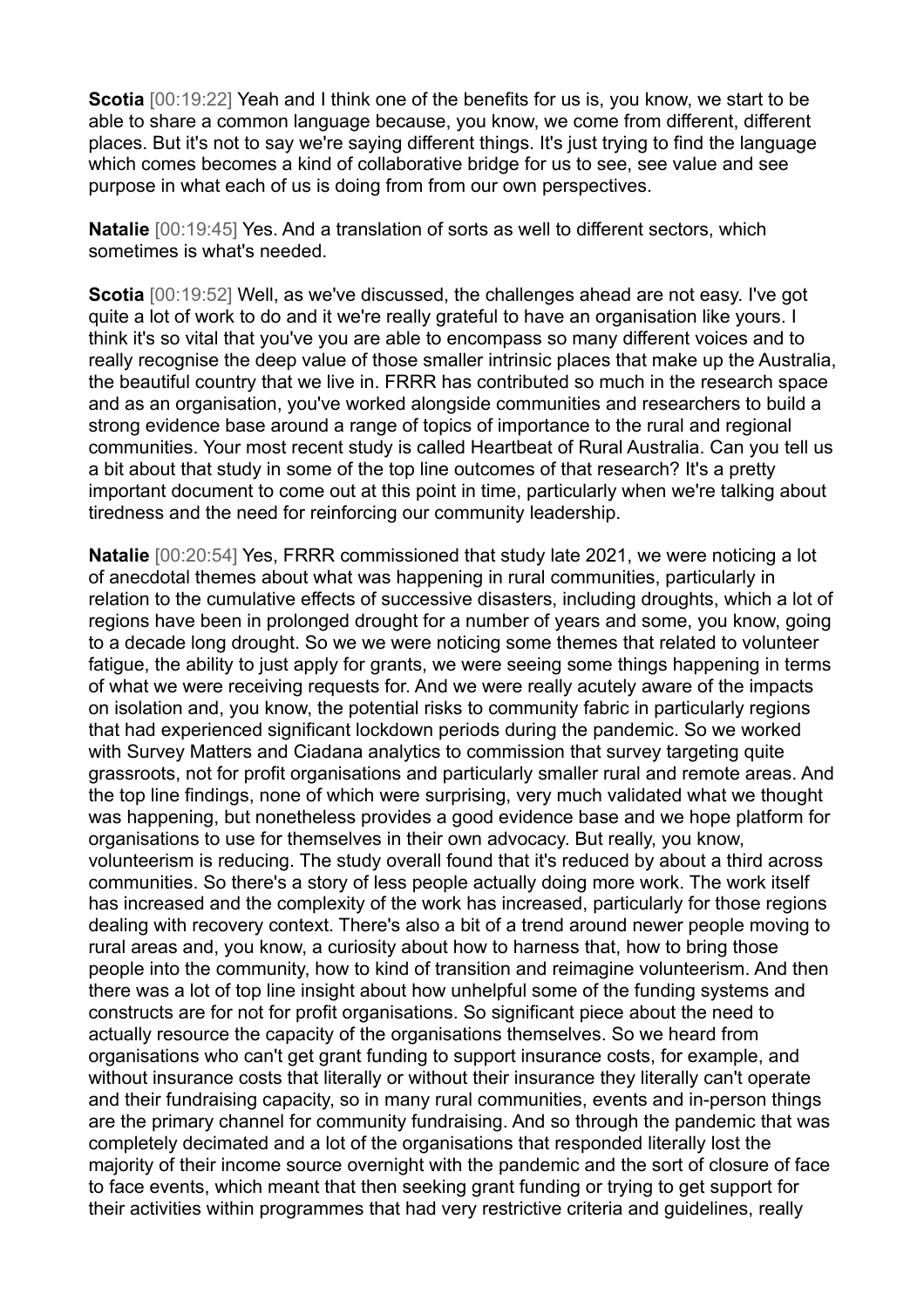placed them at risk of being able to keep operating. So there's a I guess the thing about the viability of organisations and sustainability with quite narrow funding revenue streams.

**Scotia** [00:24:01] Yeah such key, such key information and in some ways not surprising. It's great to have it articulated so that we can agitate for some change. And in some ways it's not big things is it, it's just recognising reality and trying to manipulate the systems that we have without necessary to to toss everything out.

**Natalie** [00:24:21] Yeah. Yeah. And the report includes some very clear suggestions from respondents about what they would like to see. And so there's clear guidance, not a lot of it's very hard.

**Scotia** [00:24:33] Yes, It's a great report. And it's interesting. Like one of the things that we're always hearing, particularly in the recovery space, is that added overwhelm for even organisations that seem fairly stable in their community in terms of support to take on the extra requirement and the deeper work required in in troubled times just pushes them beyond capability.

**Natalie** [00:24:59] Yes. Yeah. And I think, you know, there have been assumptions about digital connectivity and the ability for those organisations and community activities to continue virtually, which we know is not the story in quite significant parts of regional Australia, let alone, you know, connectivity, capability and skills, comfort and access to hardware and equipment. You know, that's it's not an even playing field out there at all.

**Scotia** [00:25:29] I'd like to finish by asking you in the midst of all of these challenges and the huge job that you have, Natalie, it's pretty overwhelming sometimes. I think sometimes I look with very weary eyes and I wonder what gives you hope? Like, what are the things that keep you going? Because sometimes I think that's very difficult. And there's a lot of talk around at the moment around lethargy and incapacity to be able to see ways forward. So what's your key way of hanging on and seeing hopeful futures?

**Natalie** [00:26:01] Well, you know, working with people like you helps and others, you know, you know, you know, community of practice. So, you know, it's always better together. And, you know, there's definitely a collective will and, you know, it might feel slow, but I think we are having movement towards more community centred practise, if not community led all the time. But certainly, you know, I think different questions are being asked, different approaches are being tried and you know, there's a genuine, I think, move towards recognising the importance and value of this work. You know, we've certainly got beyond bells and whistles and building things when we're thinking about recovery. There's definitely a depth of thinking and practice that's evolved. So that gives me hope that change can happen.

**Scotia** [00:26:55] Well, yeah. Well, it's interesting. I've been listening to some conversations from scientists, climate scientists, and you know that there is a the kind of focus that they end up in with, you know, the most important thing for us into the future is people. These are things that give us purpose, but they're also the the network around us that will hold us when things become more difficult or more challenging or more beautiful or however you want to see it. And, you know, I think again, the work that FRRR doe is really focussed to focus on the strengths of who we are and what comes from ensuring people connect and start to build stronger relationship.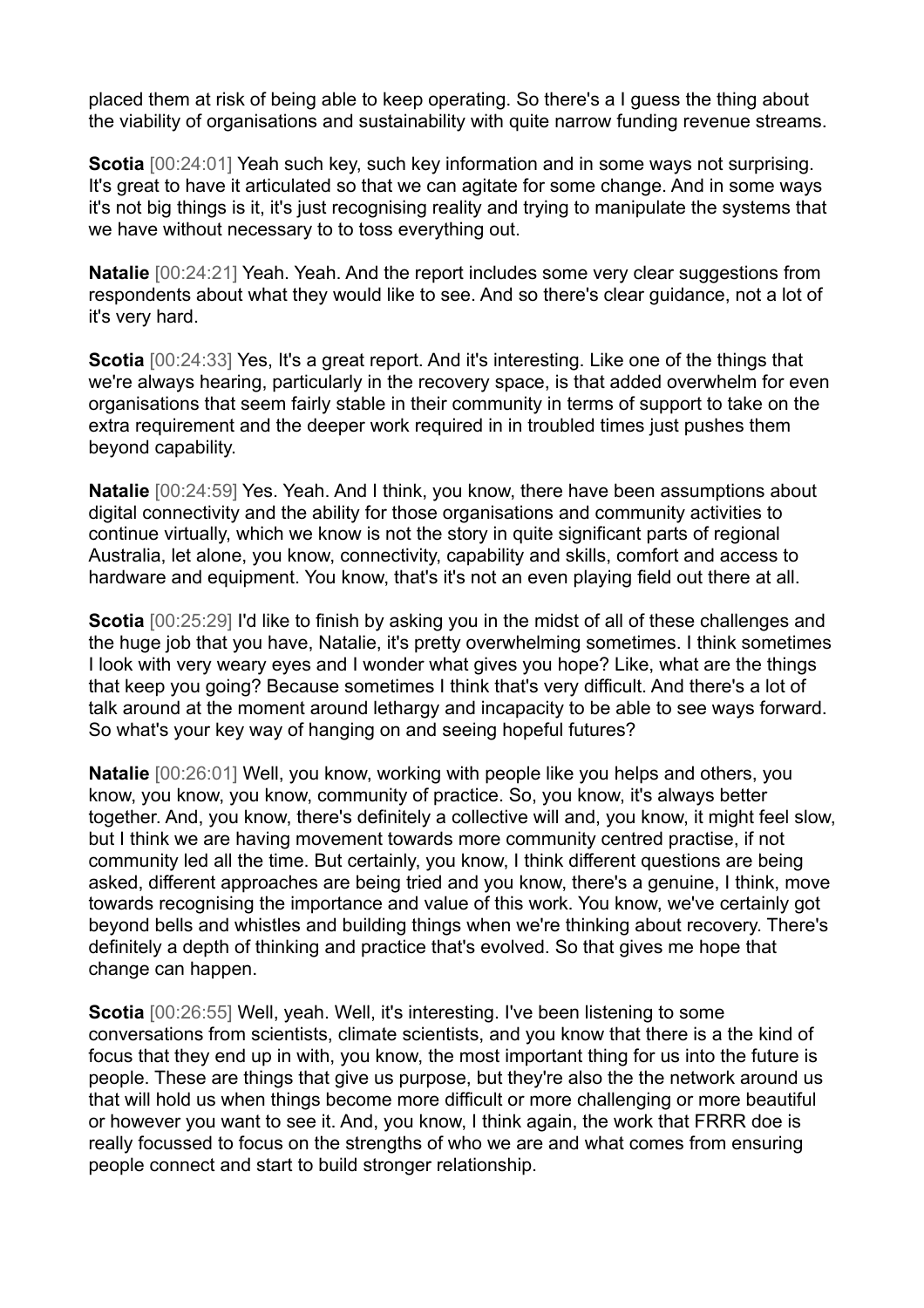**Natalie** [00:27:41] Thank you. It is all we can do, isn't it? It is about people. We. We have the ability to change things. It does come down to for, you know, at the risk of a bit of a cliche, but it does come down to collaboration, which is far harder, as we know, than it appears. And

**Scotia** [00:28:00] Well, we're not taught that we're not taught that skill, are we? You know, we it is a new it's a skill that we have to learn. How do we do that and how do we do that with dignity and equality so that we all have a position to be able to hear our story and hear our voices in the decision making.

**Natalie** [00:28:19] So that's you know, I think that there is there is hope in the the collective process, I think we do experience through crisis. The I mean, I think there is a momentum around around action on climate change. We just have to really focus and put the money in the right places. And that's not easy. But we're you know, I think there's an urgency surfacing in the mainstream that's really important.

**Scotia** [00:28:50] Yeah. And maybe this is our opportunity. I suppose this is what keeps me hopeful that, you know, when we when we are looking at our future, is this our opportunity to really get back to the key notions of humanity and and how we engage with each other? And, you know, we've got a big cultural shift ahead of us, haven't we? Yeah.

**Natalie** [00:29:12] And I think the pandemic has helped in that way. There are some things that I'd like to see us hold on to.

**Scotia** [00:29:17] Yeah. So many beautiful things that have come out of it. And you just think, Oh, have we been sitting in and we've been sitting in that space long enough to understand the value? But, you know, it's fabulous. Like, even I have the privilege of meeting a lot of people through our training, which is about trying to build more connected communities and you know, the small, but such instrumental things that are happening at a local level, which you would see through your grant programmes, is so encouraging.

**Natalie** [00:29:46] I've got building going on.

**Scotia** [00:29:49] We're nearly there in the background. Have you? Anyway, so maybe Natalie, we say thank you here and it's so great to speak with you. It's such important work you and your team are doing at FRRR, and we really appreciate your contribution into into our space as well. And I look forward to working with you more into the future.

**Natalie** [00:30:13] Likewise. Thanks, Scotia.

**Scotia:** Thanks for joining me for Creative Responders: In Conversation and special thanks to Natalie for making the time to speak with me.

We will include links in our show notes to the FRRR reports we've discussed and I strongly encourage you to head to their website to see the full range of resources available there.

If you'd like to access episode transcripts and research links related to the podcast, head over to creative recovery dot net dot au where you can find all of our past episodes and materials relating to each one.